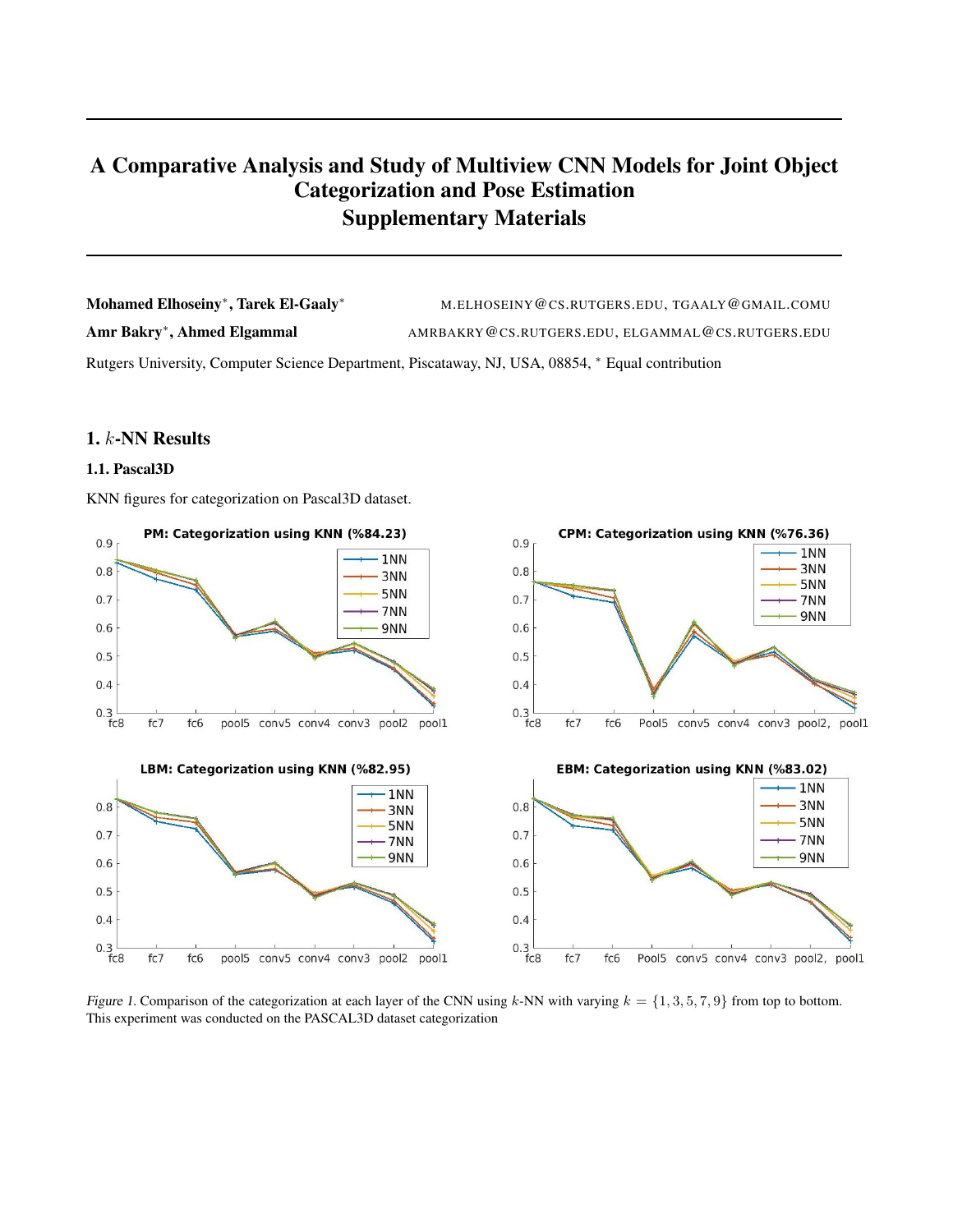#### 1.2. RGBD Dataset

It is clear how CPM is very unstable for dense poses that exist in RGBD dataset.



Figure 2. Comparison of the pose estimation at each layer of the CNN using  $k$ -NN with varying  $k = \{1, 3, 5, 7, 9\}$  from top to bottom. This experiment was conducted on the RGBD dataset categorization (training points)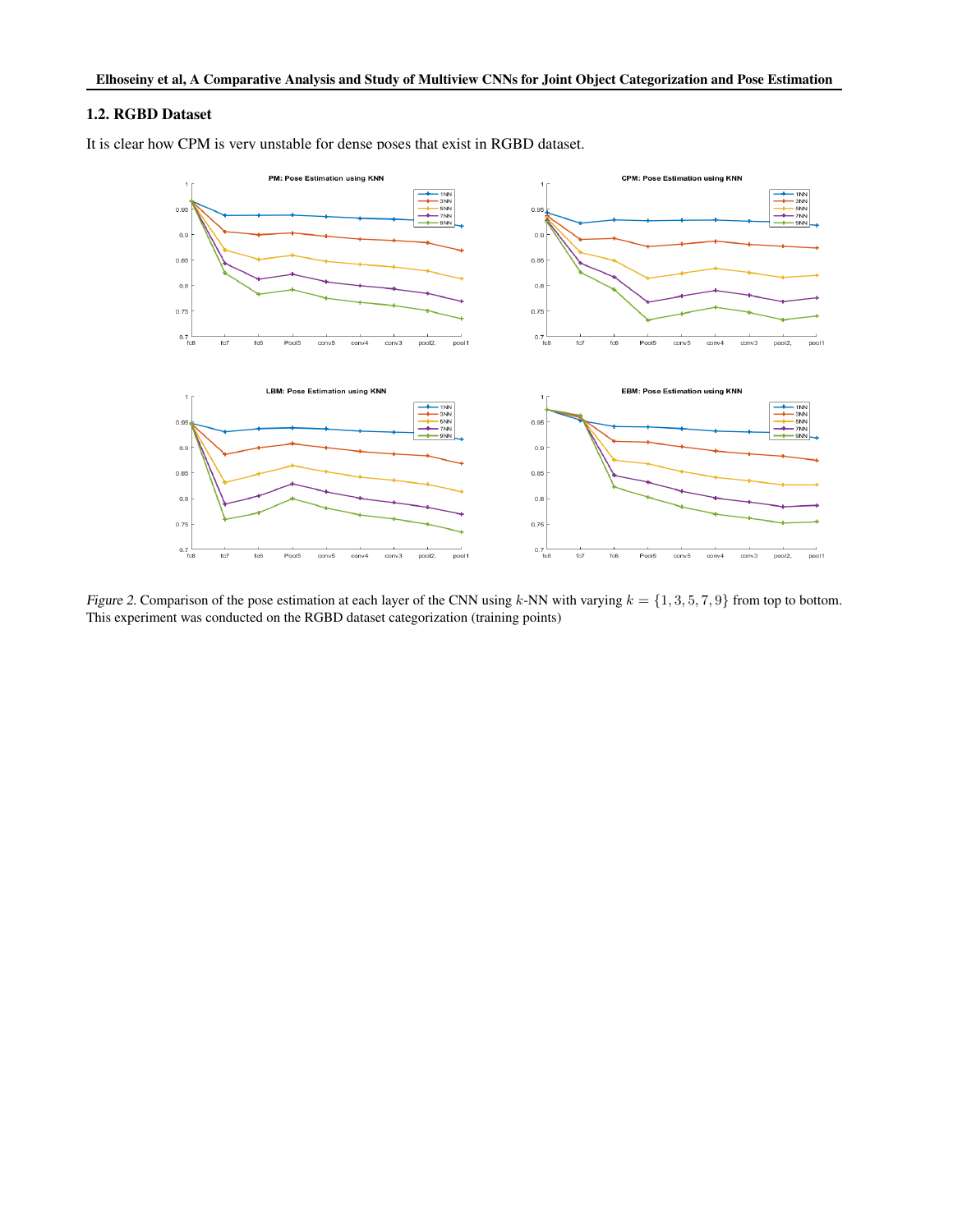

Figure 3. Comparison of the categorization at each layer of the CNN using k-NN with varying  $k = \{1, 3, 5, 7, 9\}$  from top to bottom. This experiment was conducted on the RGBD dataset categorization (training points)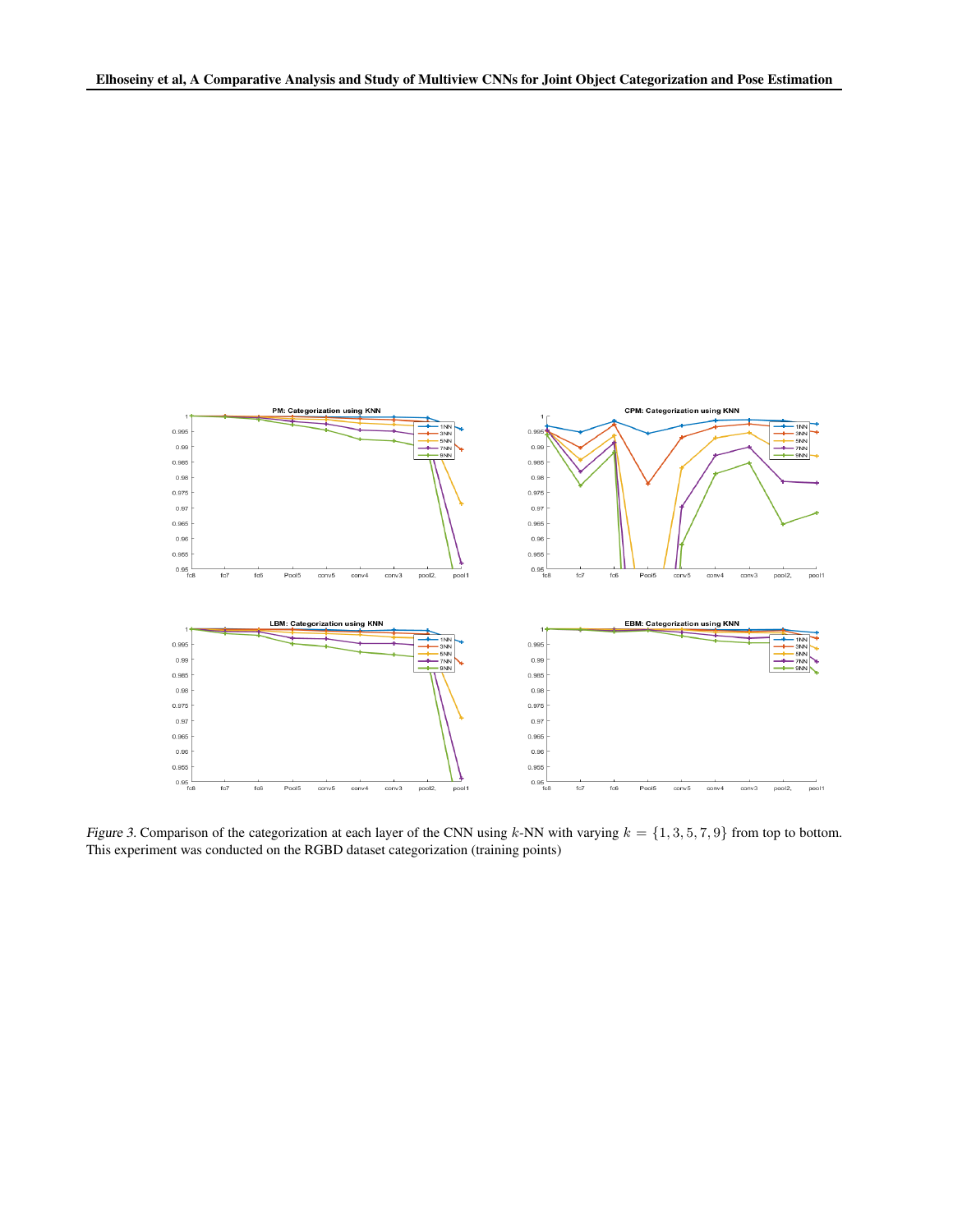# 2. Local Pose Measurement Analysis on RGBD Dataset

We applied three local measurement analysis proposed in [\(Bakry et al.,](#page-10-0) [2015\)](#page-10-0) to analyze features against dense poses. For more details about the description of these measurements, please refer to [\(Bakry et al.,](#page-10-0) [2015\)](#page-10-0). The main property that these measurements quantified is how these representations align with the the circle manifold that represent the pose of the categories.

All the figures shows that EBM achieves the best behavior in untangling both the categorization and the pose branches. It is clear that CPM behaves the worst for pose estimation as we argued in the paper for several reasons.

- 1. Z-EffectiveSV 90 (The lower the better)
- 2. TPS-RCond-CF-poly (The higher the better)"
- 3. Nuclear Norm (The higher the better)
- 4. KPLS-Kernel Regression Error (The lower the better)



Figure 4. Comparison of the pose estimation at each layer of the CNN using "Effectibe SV 90%"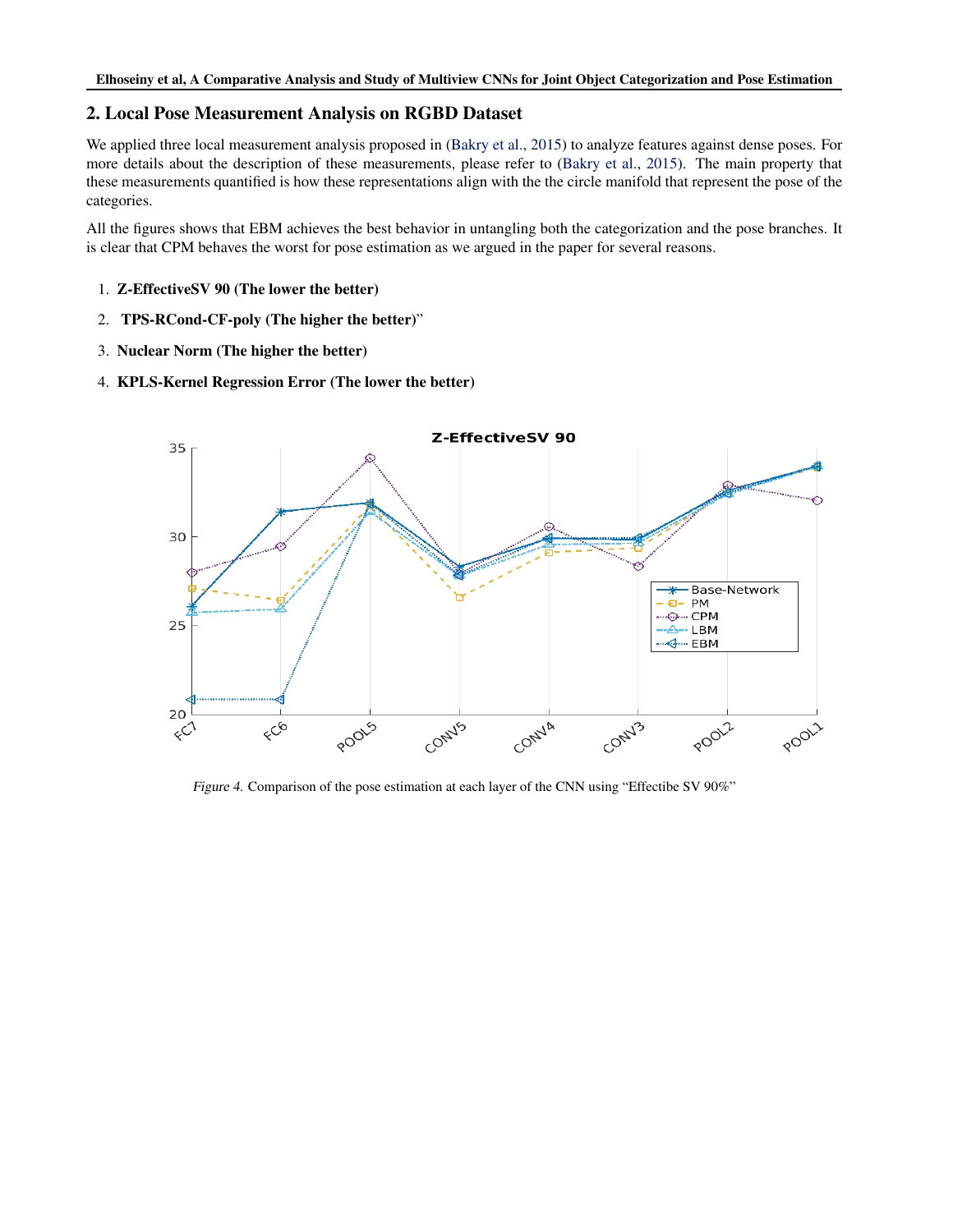

Figure 5. Comparison of the pose estimation at each layer of the CNN using "TPS-RCond (polynomal)[" measurement



Figure 6. Comparison of the pose estimation at each layer of the CNN using "Nuclear Norm" measurement (FC8 to Pool5)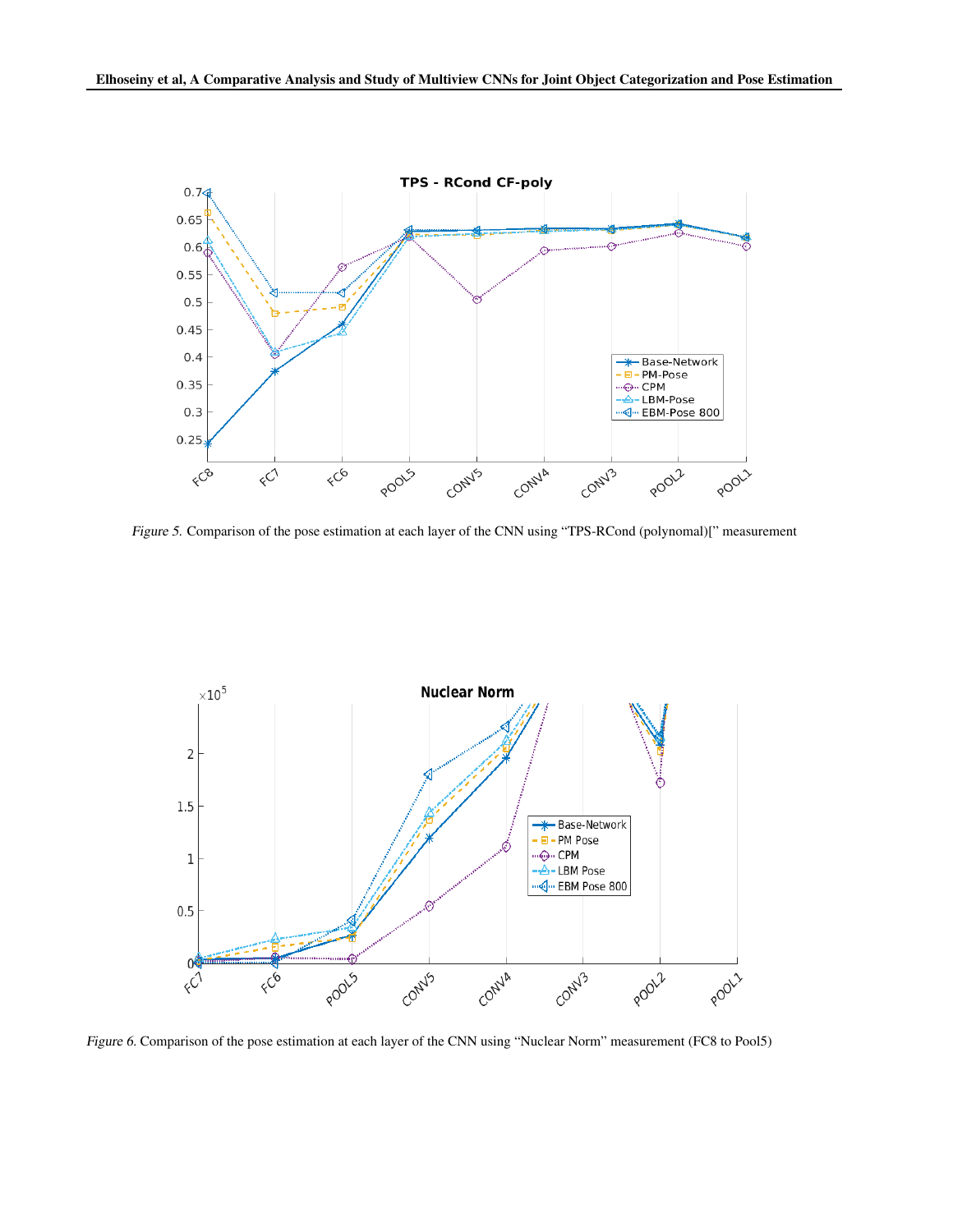

Figure 7. Comparison of the pose estimation at each layer of the CNN using KPLS Kernel Regression Error measurement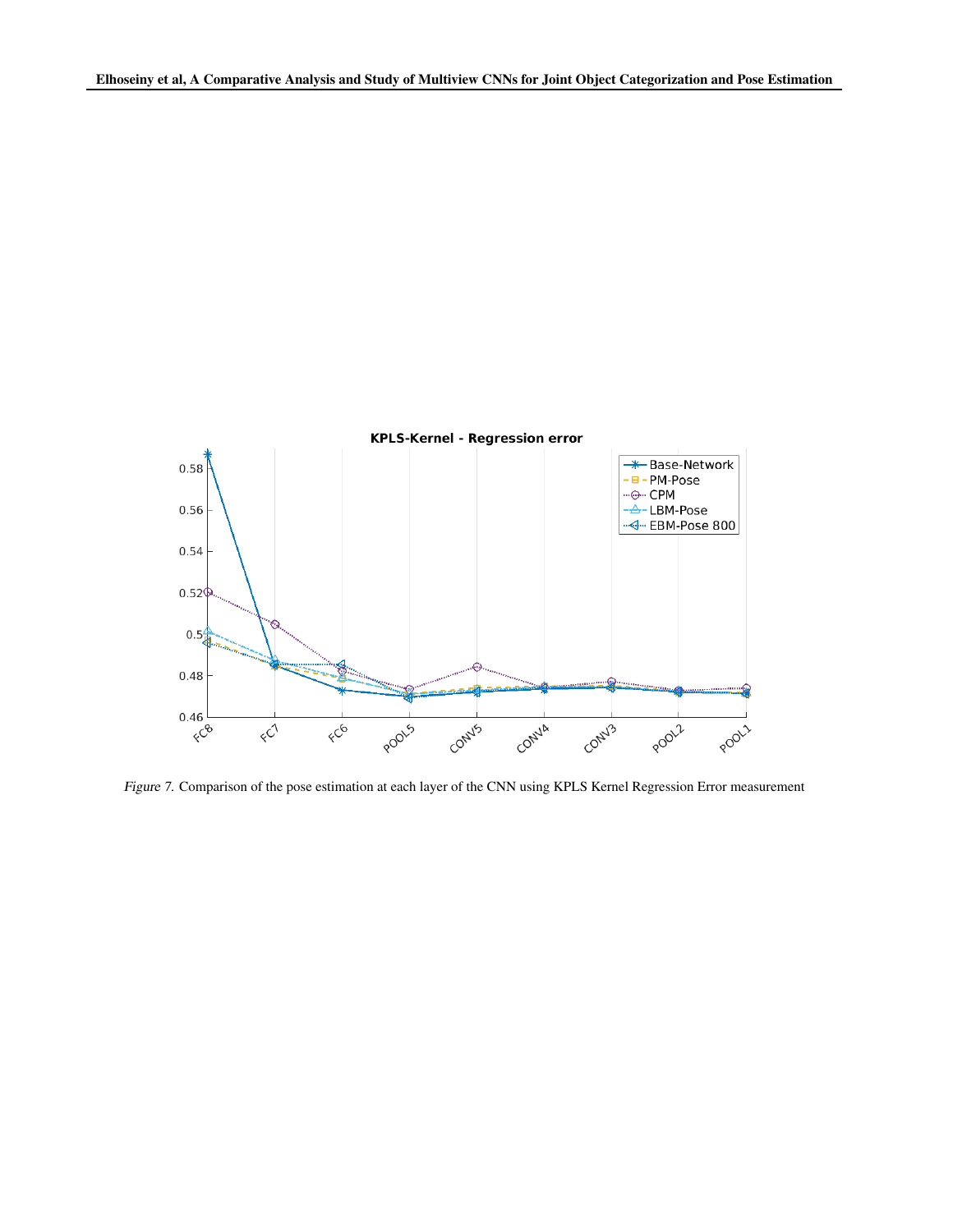# 3. Computational Analysis and Convergence(More Details)

The following figures show the loss/validation curves for the trained CNNs. The loss is shown per the batch being processed at each iteration(one training batch/iteration). The interesting behavior we notice in all the networks is that the categorization part converges very quickly, while the pose part takes sometime to converge. This is since, in all networks, the layers were initialized with the ImageNet categorization CNN. For the pose part, initialization for a categorization network might not be helpful especially for the top layers (e.g. FC6,FC7, and FC8), since they were trained for a different purpose that might be conflicting. Furthermore, training on a joint loss as in EBM and LBM positively affects the convergence as can be seen in figures [11](#page-7-0) and [12.](#page-8-0) It is not hard to see that the Early Branching reduced the validation pose error significantly faster compared to the remaining models despite having much more parameters than many of the other models. Refer to section 4 for the number of parameters.



Figure 8. PM Category CNN Training



Figure 9. PM Pose CNN Training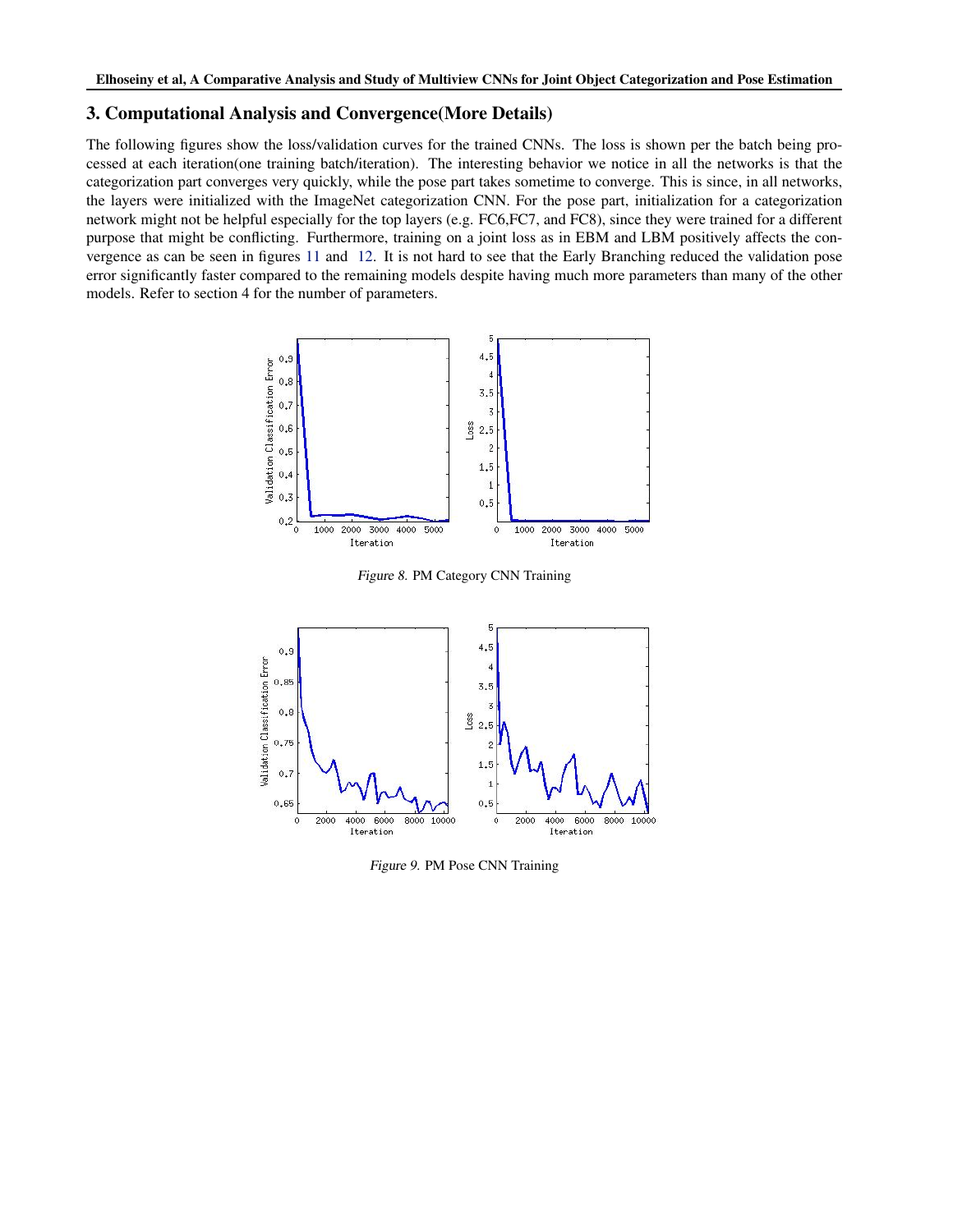<span id="page-7-0"></span>

Figure 10. CPM Training Error (this is the error of both classifying the correct category in the correct pose bin)



Figure 11. LBM Training (Categorization Error on the left, Pose Binning Error in the middle, Loss on the right)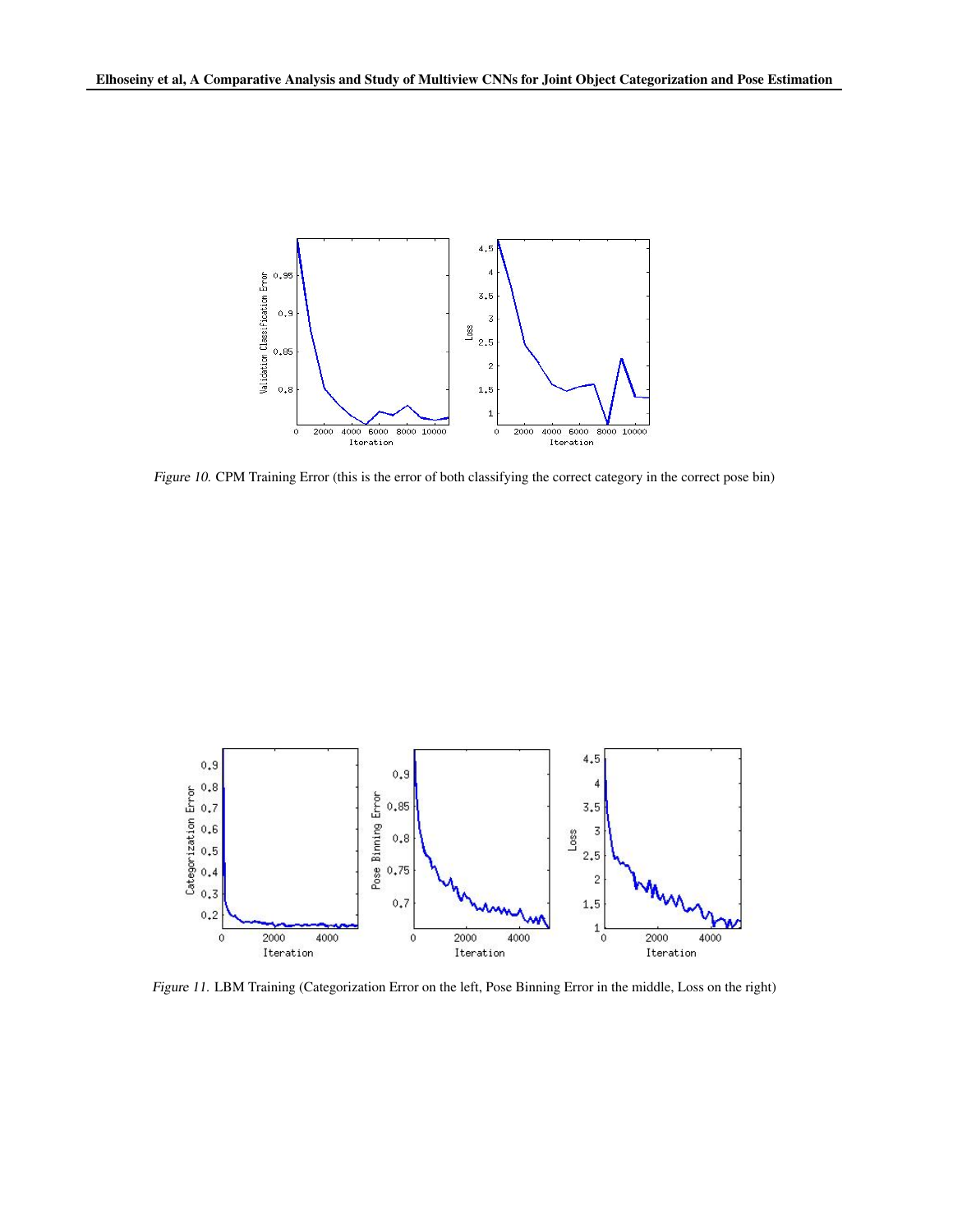<span id="page-8-0"></span>

Figure 12. EBM Training (Categorization Error on the left, Pose Binning Error in the middle, Loss on the right)

# 4. Error Metrics

The two metrics  $\langle 22.5 \text{ and } 45 \text{ used to evaluate the performance of pose estimation are the percentages of test samples$ that satisfy  $AE < 22.5^{\circ}$  and  $AE < 45^{\circ}$ , respectively, where the Absolute Error (AE) is  $AE = |EstimatedAngle Ground Truth$ ). The AAAI pose accuracy (used extensively in the previous work we compare with) is equal to 1 –  $\left[\min(|\theta_i-\theta_j|,2\pi-|\theta_i-\theta_j|)/\pi\right].$ 

## 5. Training Parameters

All models are trained by back propagation with Stochastic gradient descent. Refer to the supplementary (Sec 5) for parameter settings, *e.g.* learning rate, decay, *etc*. At training time, we randomly sample 227x227 patches from the downscaled 256x256 images. At test time the center 227x227 patches are taken.

The base learning rate is assigned  $0.5 \times 10^{-3}$ . For fine-tuning, the learning rate of the randomly initialized parameters (*e.g.* FC8 parameters in PM) are assigned to be ten times higher than the learning rate of the parameters initialized from the pretrained CNN (*e.g.* Conv1 to Pool5 in all the models). The decay of the learning rate  $\gamma$  is 0.1. While training our CNNs, we drop the learning rate by a factor of  $\gamma$  every 5000 iterations. The momentum and the weight decay were assigned to 0.9 and 0.0001 respectively. Training images are randomly shuffled before feeding the CNN for training. The training batch size was 100 images.

# 6. Initialization and Models' Parameters

The ImageNet CNN used in our paper (AlexNet) [16] has ∼60 million parameters. In this section, we present how all the models were initialized in our experiments. Then, we analyze the number of parameters in the model for each of RGBD and Pascal3D datasets.

#### 6.1. Initialization

#### 6.1.1. EBM MODEL

In EBM, we initialize all the convolutional layers by the convolution layer parameters of AlexNet. We initialize FC6 and FC7 of the category branch by the parameters of AlexNet model. The remaining layers were initialized randomly (*i.e.*FC6, FC7, and FC8 of the pose branch subnetwork, and FC8 of the category Branch subnetwork).

#### 6.1.2. LBM MODEL

For LBM, we initialize all the layers by the pretrained AlexNet model for the convolution layers, FC6, and FC7. FC8 weights are initialized randomly.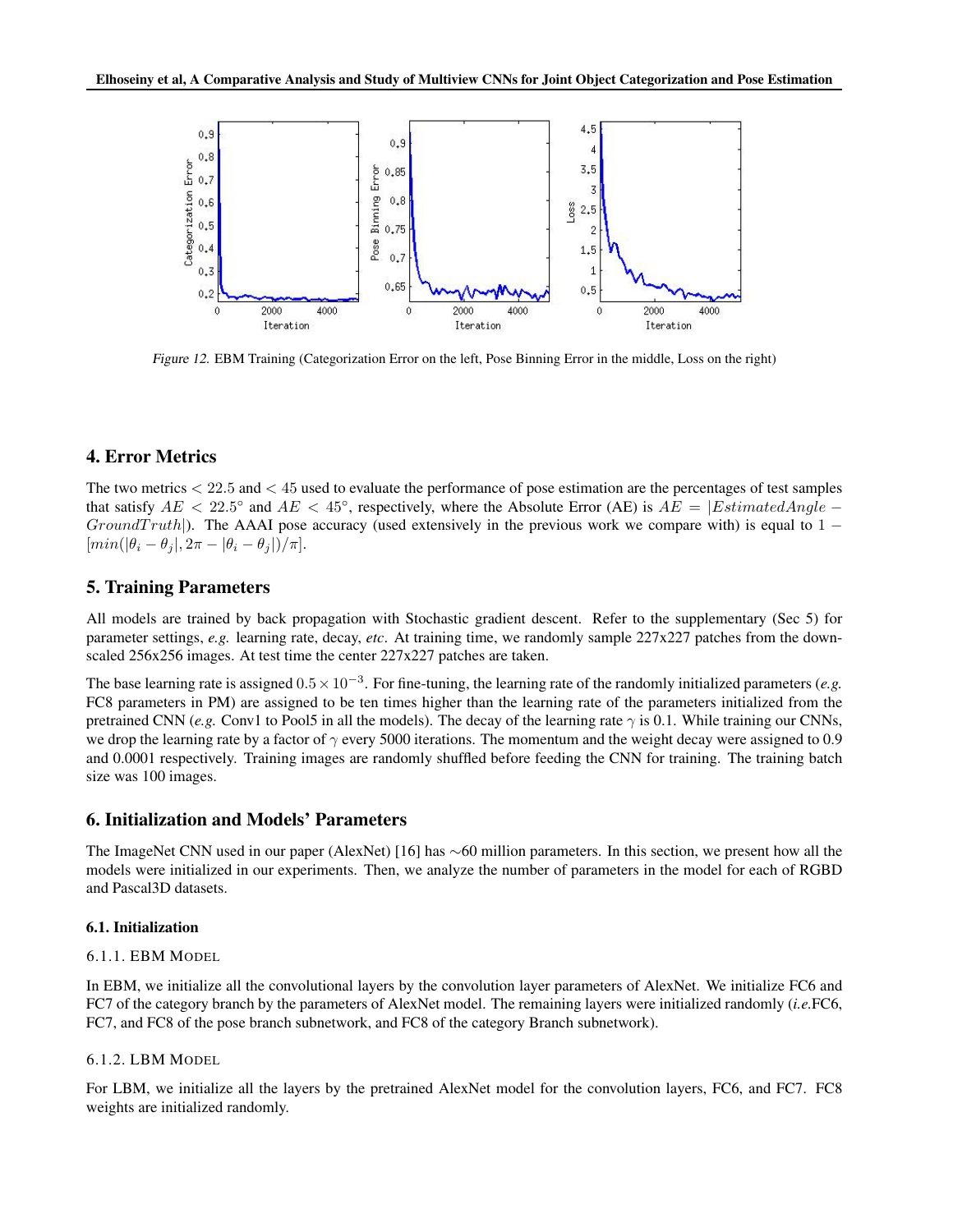## Elhoseiny et al, A Comparative Analysis and Study of Multiview CNNs for Joint Object Categorization and Pose Estimation

## 6.1.3. CPM MODEL

We initialize all the layers by the pretrained AlexNet model for the convolution layers, FC6, and FC7. We initialized FC8 parameters randomly.

6.1.4. PM MODEL

Since there are two separate models, one for category and one for Pose. We initialize all the layers by the pretrained AlexNet model for the convolution layers, FC6, and FC7. We initialized FC8 parameters randomly.

## 6.2. Number of Model Parameters for RGBD Dataset

## 6.2.1. EBM MODEL

EBM Model has 111,654,944 parameters. These are as follows starting from the input layer (number of filters x filter width x filter height x number of channels):  $96x11x11x3 + 256x5x5x48 + 384x3x3x256 + 384x3x3x192 + 256x3x3x192$ + Pool5-FC6 (pose) 9216x4096, FC6(pose)-FC7(pose) 4096x4096, FC7(pose)-FC8(pose) 4096x16 Pool5-FC6(category) 9216x4096, FC6(category)-FC7(category) 4096x4096, FC7(category)-FC8(category) 4096x51.

## 6.2.2. LBM MODEL

LBM has 57,133,088 params = convolution-layers' parameters  $(96x11x11x3 + 256x5x5x48 + 384x3x3x256 +$ 384x3x3x192 + 256x3x3x192) + 9216x4096 + 4096x4096 + (fc8-cat) 4096x51 + (fc8-pose) 4096x16. These are organized as (number of filters x filter width x filter height x number of channels) and starting from the input layer.

## 6.2.3. CPM MODEL

CPM has  $60,200,992$  params = convolution-layers' parameters  $(96x11x11x3 + 256x5x5x48 + 384x3x3x256 +$ 384x3x3x192 + 256x3x3x192) + 9216x4096 + 4096x4096 + (fc8-cat and pose) 4096x51x16. These are organized as (number of filters x filter width x filter height x number of channels) and starting from the input layer.

#### 6.2.4. PM MODEL

PM has 113,991,744 parameters (56,924,192 for pose and 57,067,552 for category). These are shown below as (number of filters x filter width x filter height x number of channels) and starting from the input layer.

PM Model Pose Parameters: The 56,924,192 pose parameters comes from convolution-layers' parameters (96x11x11x3+ 256x5x5x48 + 384x3x3x256 + 384x3x3x192 + 256x3x3x192) + fully connected layers' parameters  $(9216x4096 + 4096x4096 + 4096x16)$ .

PM Model Category Parameters: The 57,067,552 category parameters comes from convolution-layers' parameters (96x11x11x3+ 256x5x548 + 384x3x3x256 + 384x3x3x192 + 256x3x3x192) + fully connected layers' parameters  $(9216x4096 + 4096x4096 + 4096x51).$ 

#### 6.3. Number of Model Parameters for Pascal3D Dataset

#### 6.3.1. EBM MODEL

EBM Model 111,495,200 params = convolution layers' parameters  $(96x11x11x3 + 256x5x5x48 + 384x3x3x256 +$ 384x3x3x192 + 256x3x3x192) + Pool5-FC6 (pose) 9216x4096, FC6(pose)-FC7(pose) 4096x4096, FC7(pose)-FC8(pose) 4096x16 Pool5-FC6(category) 9216x4096, FC6(category)-FC7(category) 4096x4096, FC7(pose)-FC8(pos) 4096x16. These are organized as (number of filters x filter width x filter height x number of channels) and starting from the input layer.

## 6.3.2. LBM MODEL

LBM has 56,969,248 params = convolution layers' parameters  $(96x11x11x3 + 256x5x5x48 + 384x3x3x256 +$ 384x3x3x192+ 256x3x3x192)+ 9216x4096 + 4096x4096 + (fc8-cat) 4096x11 + (fc8-pose) 4096x16. These are organized as (number of filters x filter width x filter height x number of channels) and starting from the input layer.